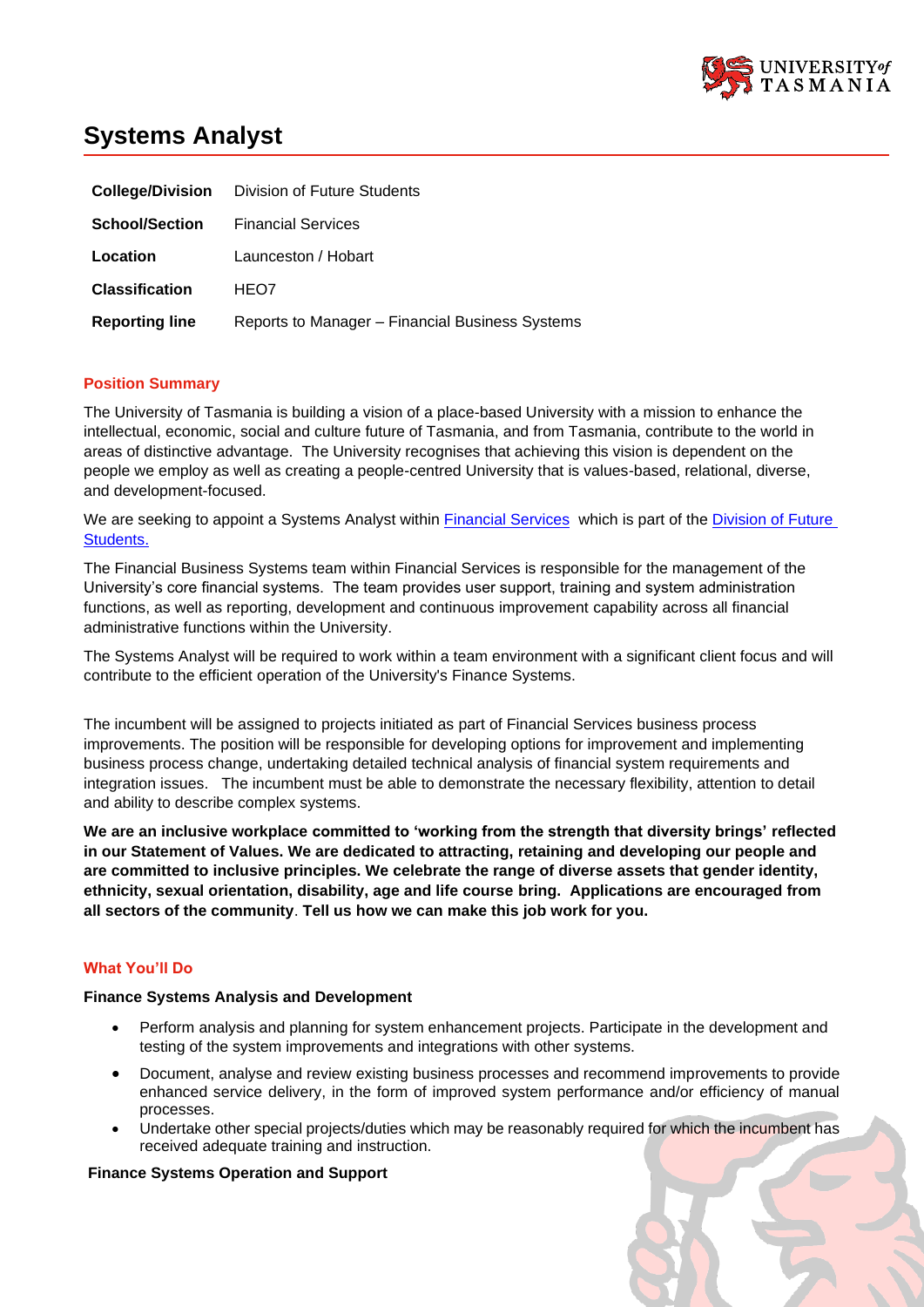

- Provide expert technical advice on the maintenance and support of the University's Finance system applications including testing, user administration, security, performance monitoring and system integrations.
- Provide technical advice regarding the integration of feeder systems into the University's finance system, taking special responsibility for this area.
- Co-ordinate regular system management tasks monitoring operational processes and logs, running end of month and end of year processes; monitoring interfaces; and planning and implementing patches, new releases/upgrades. Investigate and resolve issues and problems and/or provide advice, including liaising with internal and external service providers.
- Provide assistance (general and technical) to users in relation to the operation of financial systems as required; including the troubleshooting of accounting reconciliation issues.

## **Financial Information Management**

- Co-ordinate the maintenance of key financial information assets including the general ledger and chart of accounts, approval delegations and related assets; whilst ensuring appropriate information security – data integrity, availability and confidentiality.
- Develop and maintain system documentation and guidelines, particularly in relation to system policies, operational knowledge and best practice;
- Undertake other duties as assigned by the supervisor.

## **What We're Looking For (success criteria)**

- Proven experience in the development, implementation and maintenance of complex financial business systems in large organisations including associated manuals and documentation.
- Proven experience in the integration / interfacing of financial business systems.
- Demonstrated strong analytical skills, including the ability to interpret client issues or requirements, investigate issues, document scenarios, test fixes and communicate with the full range of technical and non-technical staff to resolve problems.
- Demonstrated high level written communication skills, including the ability to produce and maintain a range of documentation including training materials, self-help guides, responses to user enquiries, support procedures and incident advisories and reports
- Proven experience in training and instruction in the use of application systems.
- High level of proficiency in information technology, including intermediate experience with Microsoft Office applications and Windows operating systems.
- A degree from a recognised higher education institution with subsequent relevant experience in business analysis/system support; or an equivalent level of expertise gained through a combination of experience and/or education/training.

#### **Desirable Attributes**

- Understanding of Finance systems and business processes in a higher education setting.
- Demonstrated knowledge and understanding of accounting and financial management and procurement business processes.
- Knowledge of TechnologyOne Financials.

# **University of Tasmania**

The University of Tasmania is an institution with an enduring commitment to our state and community, and a strong global outlook. We are committed to enhancing the intellectual, economic, social and cultural future of Tasmania. Our [Strategic Direction](https://www.utas.edu.au/vc/strategic-direction) strongly reflects the University community's voice that our University must be place based but globally connected as well as regionally networked and designed to deliver quality access to higher education for the whole State.